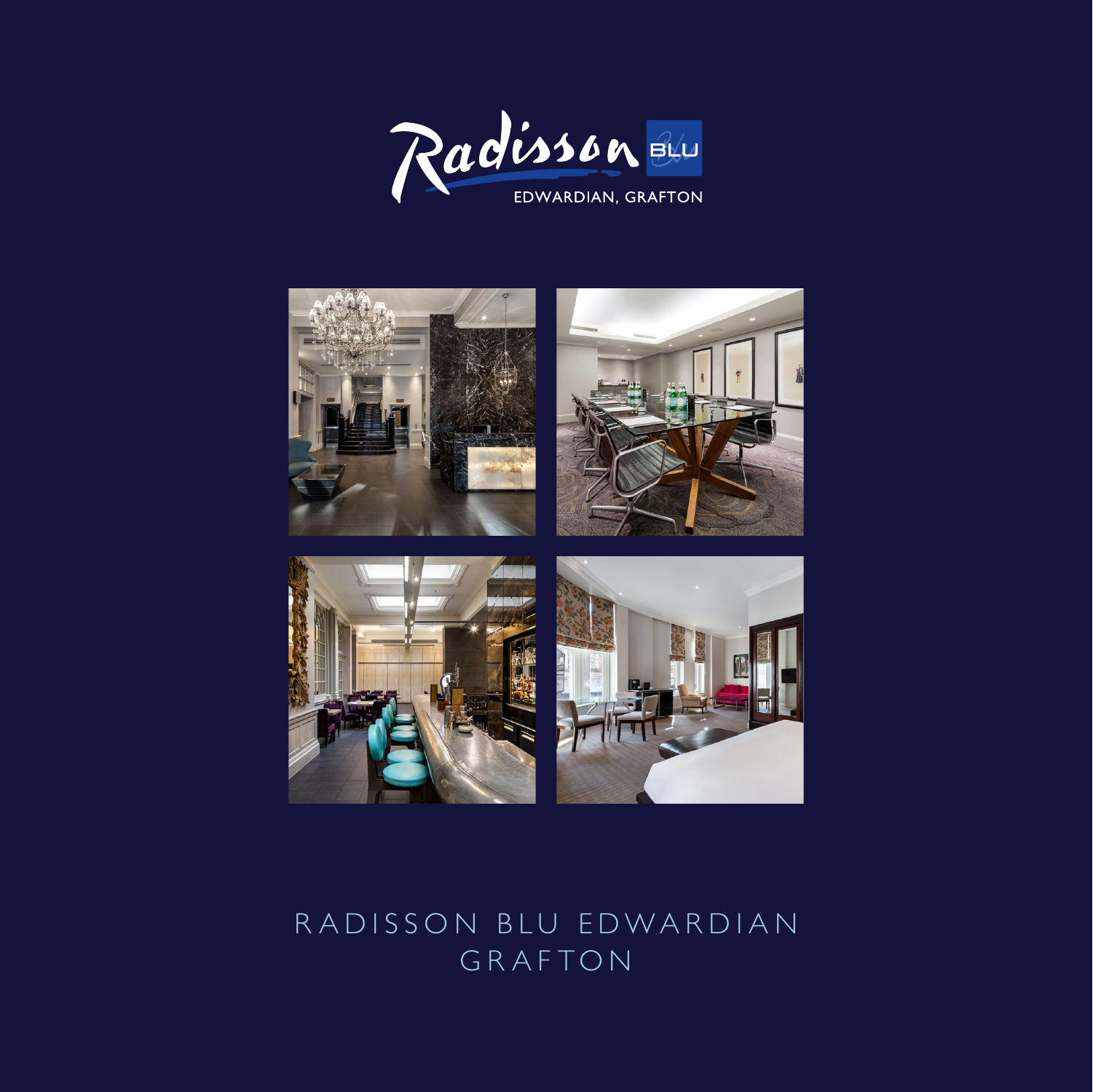**Trains** Euston (4 mins walk)

# STAY IN TRENDY FITZROVIA, MOMENTS FROM THE WEST END AND WORLD-CLASS SHOPPING



#### TRAVEL

Car Park NCP within 5 mins walk

> Underground Warren Street (Victoria and Northern Lines)

Euston Square (Circle, Hammersmith and Metropolitan Lines)

King's Cross St. Pancras Eurostar (15 mins walk)

Airport City Airport (10 miles)

Heathrow (18 miles) Gatwick (28 miles) Luton (35 miles)

Stansted (37 miles)

Perfectly located near Euston, King's Cross St Pancras and the bustling West End, the Grafton is the ideal choice for both business and leisure travellers alike. Featuring contemporary furnishings and a relaxed restaurant, the hotel is also just over the road from Warren Street tube station.

#### FACILITIES & SERVICES

- Complimentary Wi-Fi up to 150Mbps on unlimited devices **WIFI**
- Edward virtual host  $\Theta$
- SMART TV's with over 200 TV channels in various languages
- In-room safe and mini fridge (stocked on request)
- In-room spa services
- 24-hour business centre
- 24-hour room service
- 24-hour fully-equipped gym
- Nespresso coffee machines available on selected room types
- Complimentary bottled water and turndown service
- Complimentary newspaper and magazines

#### BEDROOMS

- 330 air-conditioned bedrooms
- 70 Individual
- 168 Standard
- 72 Premium
- 10 Family
- 10 Suites

#### MEETINGS & EVENTS

11 conference and meeting rooms. Capacity of up to 150.

### RESTAURANT

Steak & Lobster

We aspire to be the very best in what we do; delivering the finest steak and freshest lobster to your plate. We believe simplicity is key and let the food speak for itself.

Celebrating the finest from land and sea, our signature cuts and lobsters can be enjoyed in their purest form straight from the charcoal grill, in a baked brioche roll or through other exquisite combinations.